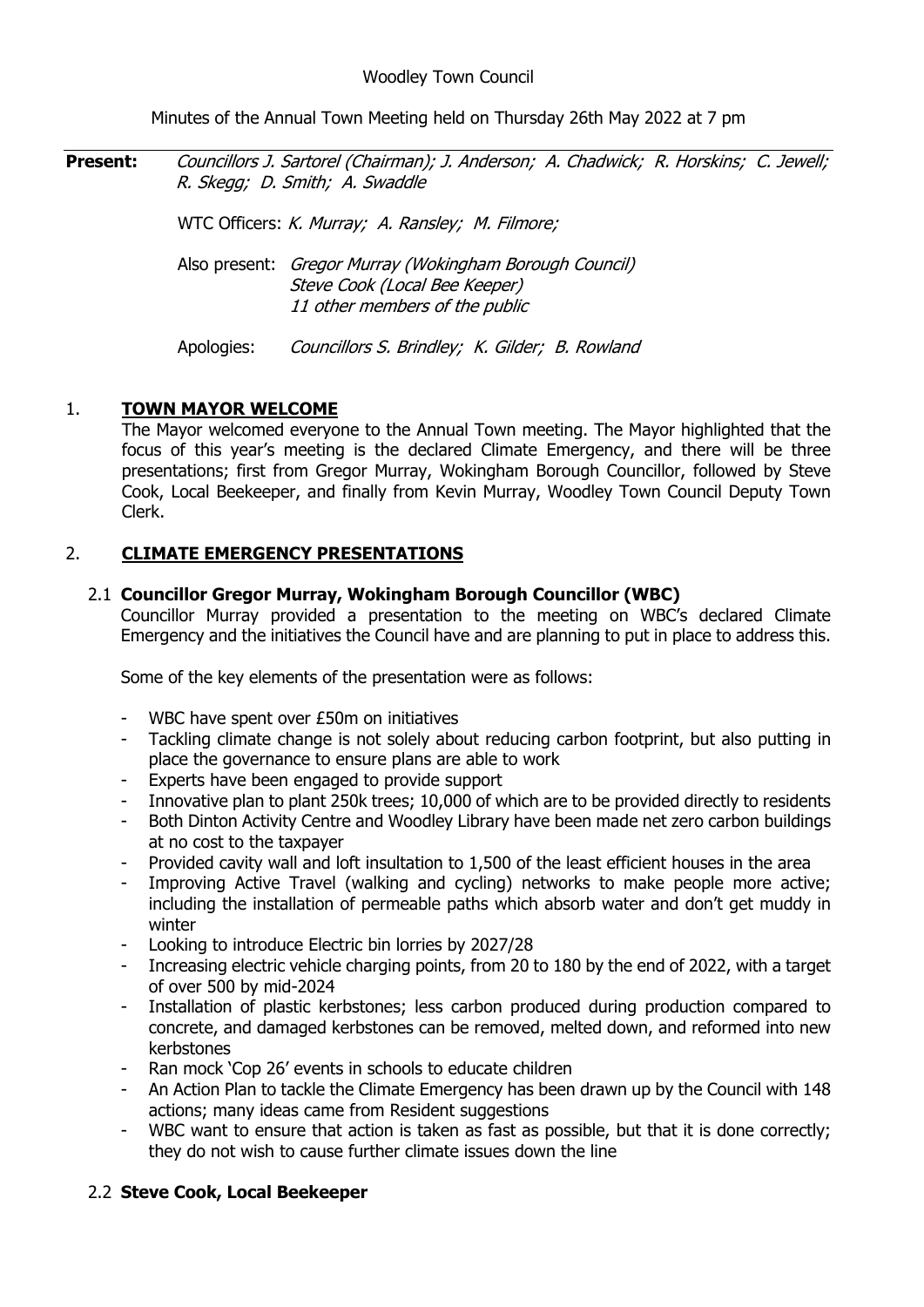Steve Cook provided a presentation to the meeting about the Reading Road Allotment Bee Keeping Project, which started in 2020.

Steve provided details of the life cycle of the honey bee and the pollination process. He advised that the Reading Road Allotment site is ideal for keeping bees as the area is surrounded by various fruit trees and brambles. Allotment tenants are encouraged to help the bees by planting fruit trees, fruit plants and wild flowers, and areas of the site are not mowed and kept wild. Even in winter, if the temperature is over 10 degrees, then bees will be out.

Steve advised the Meeting that it was important for individuals to continue to provide bees with nectar and pollen sources all year round, and listed some important flowers and plants.

#### 2.3 **Kevin Murray, Deputy Town Clerk – Woodley Town Council**

Kevin Murray provided a presentation to the meeting regarding the Climate Emergency from Woodley Town Council's perspective.

Kevin advised that the Council has an aim of becoming carbon neutral by 2030. The Council has set targets and is monitoring progress against a Climate Emergency Action Plan which has been drawn up.

Kevin provided details of some of the initiatives the Council are undertaking, including moving the Council's energy supplies to a carbon neutral energy supplier, installing solar panels at both the Oakwood Centre and Woodford Park Leisure Centre, installing LED lighting in all buildings, and installing rainwater harvesting tanks. Also, in the future the Council wants to work with WBC to plant more trees in the area, to reduce energy and replace Town Council vehicles with electric vehicles, to improve the waste collection in parks to ensure suitable waste is recycled, and to install more rainwater harvesting tanks.

Kevin advised that there were challenges around understanding the issues, as well as the technical solutions and their benefits. There is also a resource issue, with the Council aiming to be realistic regarding what it can achieve, whilst not limiting ambition.

### 4. **QUESTIONS FROM THE PUBLIC**

The Mayor thanked Gregor, Steve and Kevin for their presentations, and invited questions from those in attendance at the meeting.

4.1 In response to a query regarding WBC's plan to plant 250k trees, Councillor Murray advised that, whilst the majority of trees would be provided as whips, there was scope to provide some larger, more mature trees. When conducting industrial scale planting, Councillor Murray said it was most effective to plant as many trees, appropriately spaced, as possible, in line with Woodland Trust advice.

Councillor Murray advised that the Town Council can discuss with WBC if they feel there are any areas where planting more mature trees would be more suitable. He advised that the 10,000 trees to be provided to individual residents would be whips.

- 4.2 In response to a query regarding the need for up-to-date statistics when considering the carbon footprint reduction provided from planting trees, Councillor Murray advised that the DEFRA statistics were currently the most up to date, although these were several years old. He advised that WBC are working with the University of Reading to improve the statistics regarding carbon reduction, stating that when the Council were planning to install 76,000 solar panels on a solar farm they received had different figures from the various people they had asked.
- 4.3 A member of the public commented that the targeted 20% reduction in private car use, included in Councillor Murray's presentation, was a relatively low ambition. They also highlighted that